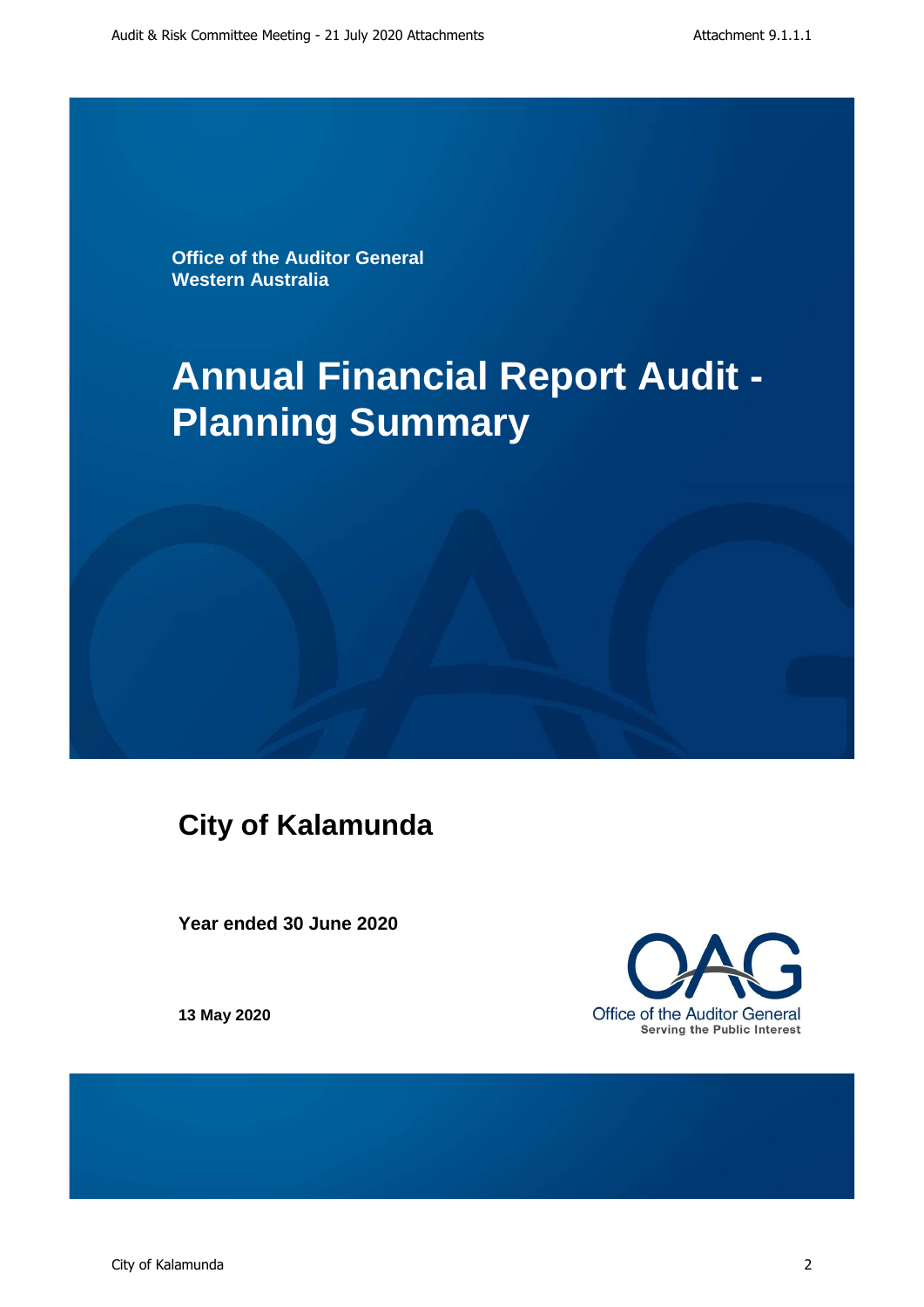## **1. The Planning Summary**

This Summary of our Audit Plan explains our approach to the audit of the annual financial report.

In particular, this Summary includes:

- **Introduction**
- Our Audit Approach
- Significant Risks and Other Audit Issues
- Audit Emphasis and Significant Account Balances
- Internal Audit
- Management Representation Letter
- Related Entities
- Reporting Protocols
- Proposed Audit Schedule
- Specific Audit Requirements
- Audit Fee
- Your Audit Team
- Other Audit Activities

If there are any matters in the Summary that you would like clarified, please do not hesitate to contact us.

There may be areas where you would like us to increase the audit focus. We would be pleased to discuss these to determine the most efficient and effective approach to performing this work.



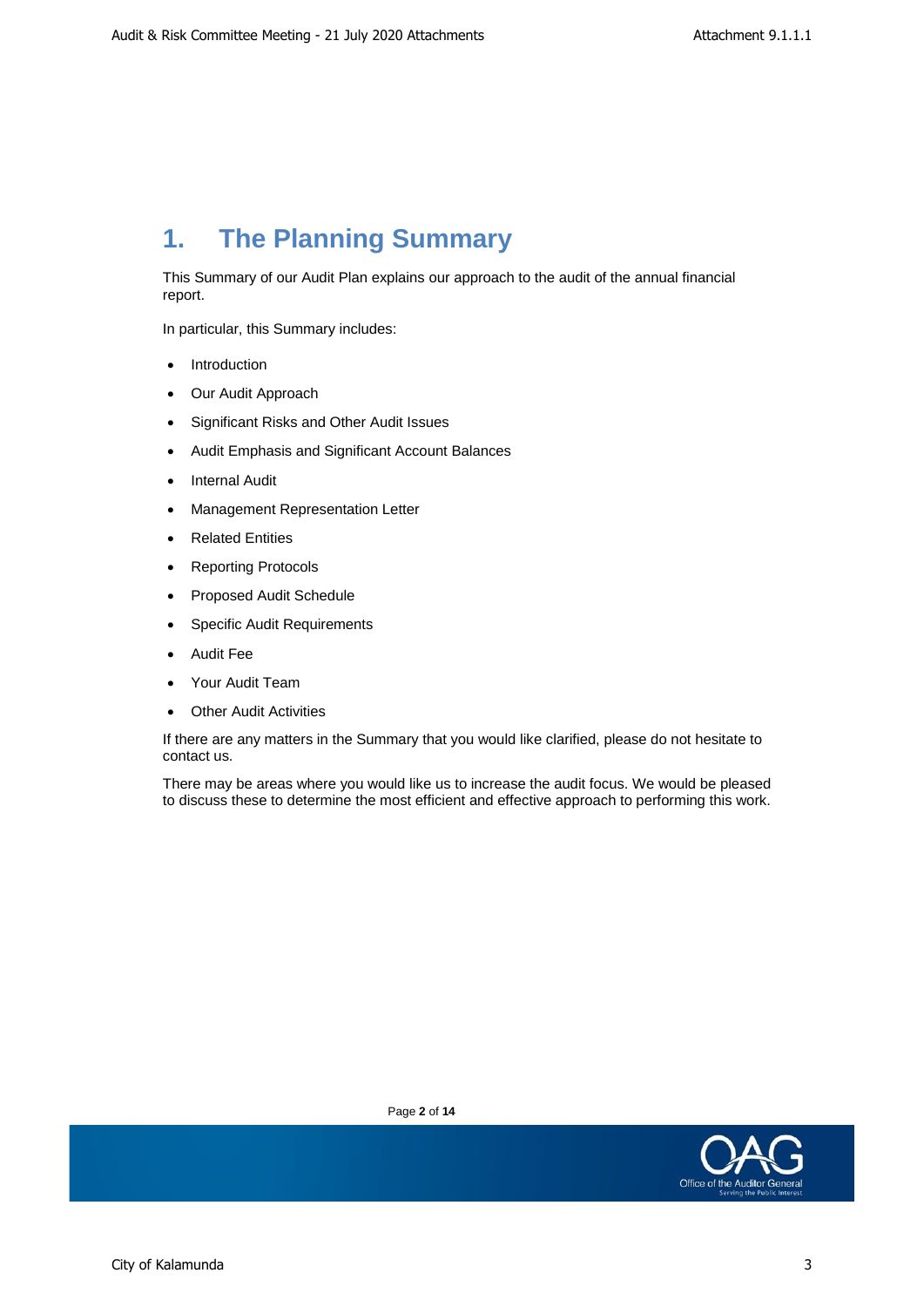#### **2. Introduction**

The annual financial statement audit of your local government is one of 132 that the Auditor General will perform for 2019-20. We have elected to use our OAG staff to perform your audit in-house.

Our audit approach is designed to specifically focus audit attention on the key areas of risk you face in reporting on your finances and performance.

It is important to note that:

- Under the *Local Government Act 1995* and associated regulations, the Council and the CEO are responsible for keeping proper accounts and records, maintaining effective internal controls, preparing the annual financial report, and complying with the Local Government Act and Regulations, and other legislative requirements.
- An audit does not guarantee that every amount and disclosure in the annual financial report is error free. Also, an audit does not examine all evidence and every transaction. However, our audit procedures should identify errors or omissions significant enough to adversely affect the decisions of users of the annual financial report.
- The Council and CEO are responsible for ensuring the accuracy and fair presentation of all information in its annual report, and that it is consistent with the audited annual financial report. We do not provide assurance over your annual report.
- Under the *Local Government Act 1995* and associated regulations, the Council and the CEO have responsibility for maintaining internal controls that prevent or detect fraud or error and to ensure regulatory compliance. The Audit Committee and the Auditor General should be informed by management of any fraud or material errors. During the audit we will make inquiries with management about their process for identifying and responding to the risks of fraud, including management override. It should be noted that our audit is not designed to detect fraud, however should instances of fraud come to our attention, we will report them to you.

Our audit is conducted in accordance with Australian Auditing Standards. Our aim is to provide reasonable assurance whether the annual financial report is free of material misstatement, whether due to fraud or error. We perform audit procedures to assess whether, in all material respects, the annual financial report is presented fairly in accordance with the *Local Government Act 1995*, *Local Government (Financial Management) Regulations 1996* and Australian Accounting Standards.

The nature of the audit is influenced by factors such as:

- the use of professional judgement
- selective testing
- the inherent limitations of internal controls
- the availability of persuasive rather than conclusive evidence.

As a result, an audit cannot guarantee that all material misstatements will be detected. We examine, on a test basis, information to provide evidence supporting the amounts and disclosures in the annual financial report, and assess the appropriateness of the accounting policies and disclosures used and the reasonableness of significant accounting estimates made by management.

Page **3** of **14**

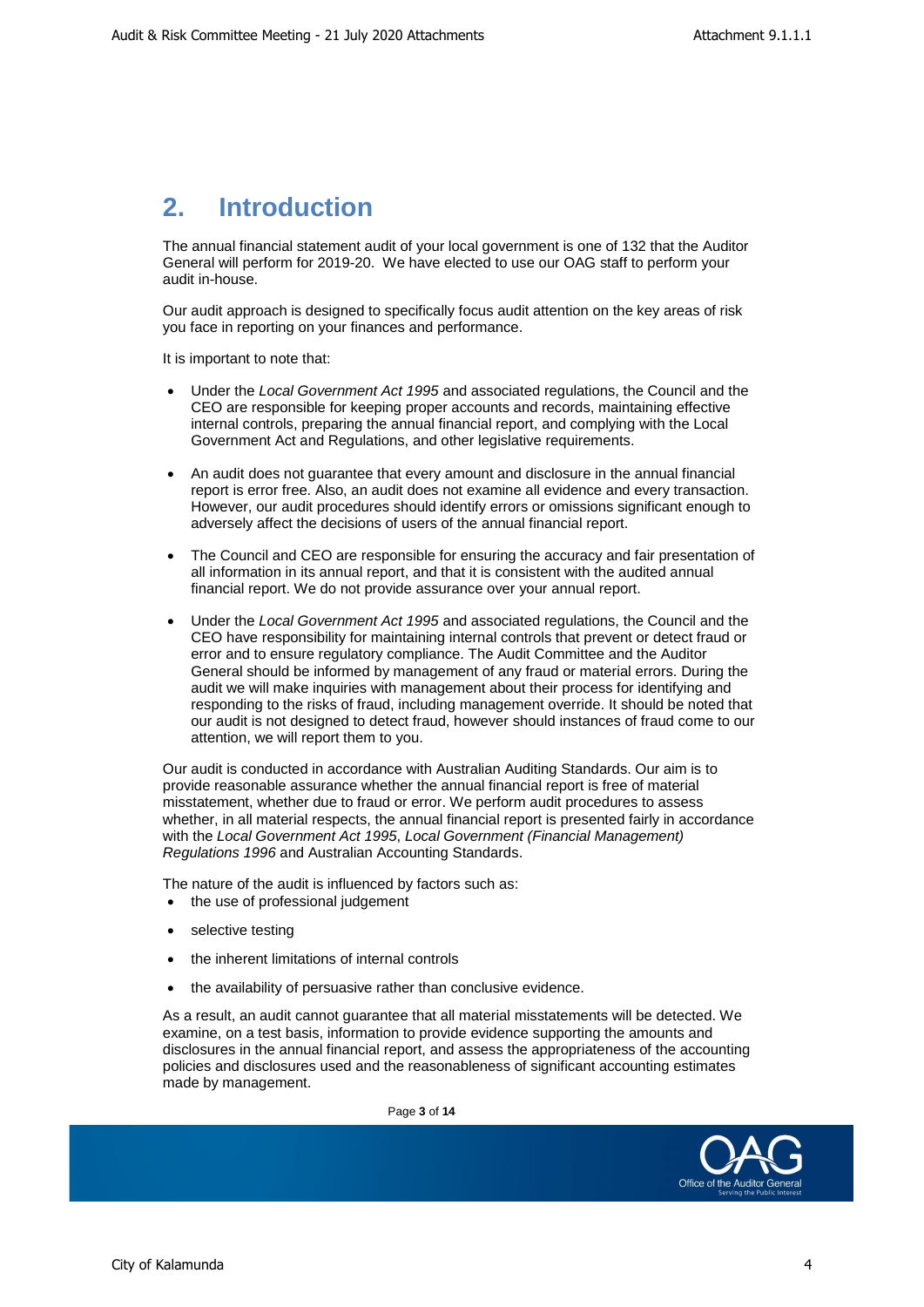#### **3. Our Audit Approach**

Our nationally recognised audit approach comprises four steps:



Page **4** of **14**

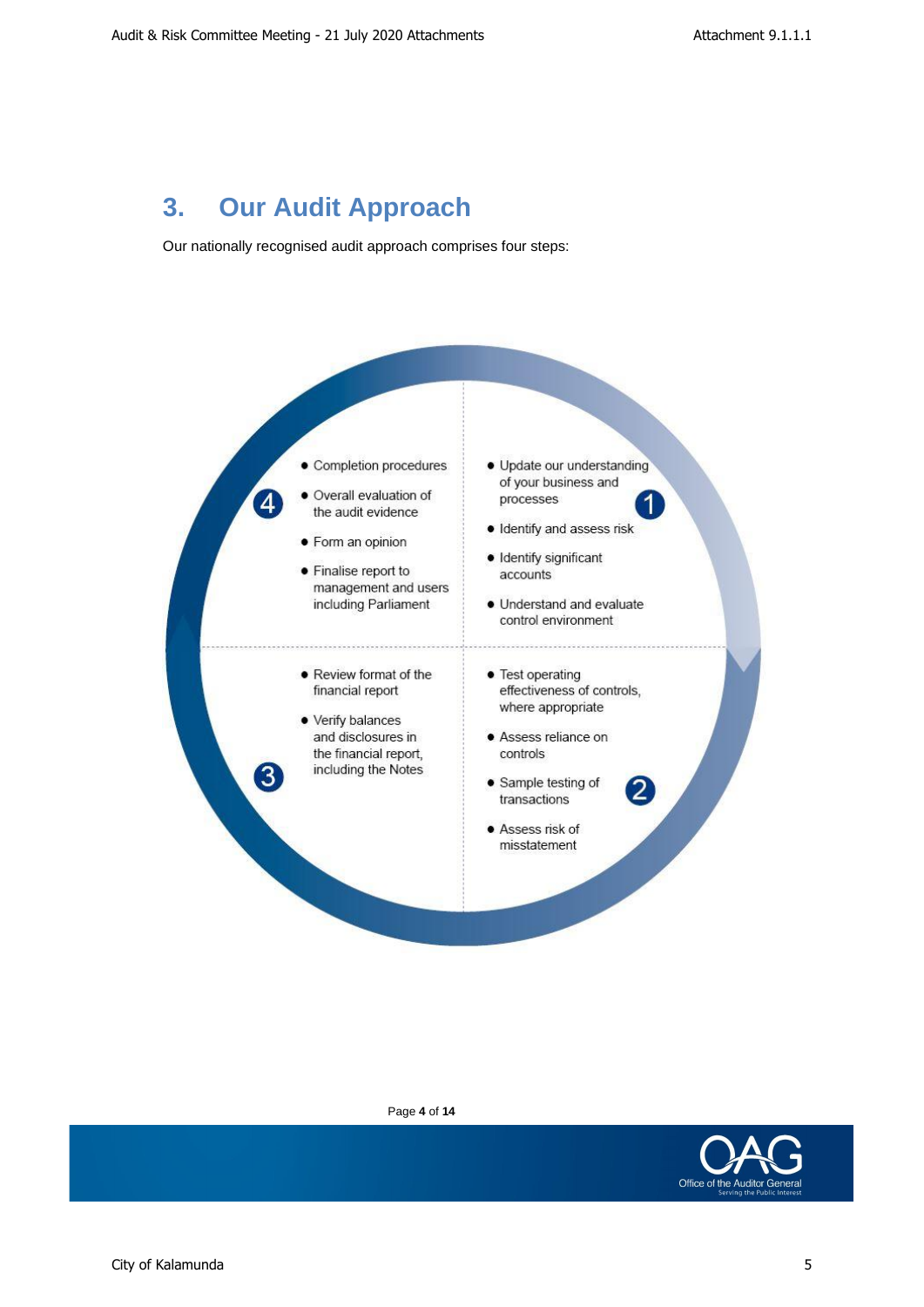# **4. Significant Risks and Other Audit Issues**

Through discussions with your staff, we have identified the following issues and key areas of risk affecting the audit.

| <b>Details of Risk / Issue</b>                                                                                                                                 | <b>Audit Approach</b>                                                                                                                                                                                                                                                                                                                                                                                                                                                                                                                                                                                                                                                                                                                                                                        |
|----------------------------------------------------------------------------------------------------------------------------------------------------------------|----------------------------------------------------------------------------------------------------------------------------------------------------------------------------------------------------------------------------------------------------------------------------------------------------------------------------------------------------------------------------------------------------------------------------------------------------------------------------------------------------------------------------------------------------------------------------------------------------------------------------------------------------------------------------------------------------------------------------------------------------------------------------------------------|
| COVID-19                                                                                                                                                       | We will work with your management to minimise<br>the risk for your staff and councillors, our staff,<br>and to your operations, while completing audits in<br>the best timeframe possible under the<br>circumstances.                                                                                                                                                                                                                                                                                                                                                                                                                                                                                                                                                                        |
|                                                                                                                                                                | This will likely involve more audit work being<br>performed remotely rather than at your premises,<br>and/or delaying audit work as and when<br>unforeseen circumstances arise.                                                                                                                                                                                                                                                                                                                                                                                                                                                                                                                                                                                                              |
|                                                                                                                                                                | We have existing processes for auditing remotely,<br>and consider these adequate for the COVID-19<br>circumstances. However we are ready to discuss<br>your needs, provided they do not restrict the<br>scope of our audit.                                                                                                                                                                                                                                                                                                                                                                                                                                                                                                                                                                  |
|                                                                                                                                                                | In this online working environment, we take the<br>following precautions:                                                                                                                                                                                                                                                                                                                                                                                                                                                                                                                                                                                                                                                                                                                    |
|                                                                                                                                                                | our portal through which entities transfer audit<br>$\bullet$<br>related information, has separate secure<br>folders accessible only by the relevant entity<br>As always, information from entities is stored<br>$\bullet$<br>and reviewed in our secure IPSAM audit<br>software.<br>Our laptops are password protected at the<br>$\bullet$<br>BIOS, hardware and Operating System level,<br>and the hard drives are encrypted and cannot<br>be accessed if removed.<br>We have commenced using Microsoft Teams<br>for meetings and for some audit discussions.<br>We take precautions to ensure that entity staff<br>and our staff are not deceived by outside<br>parties into divulging information. We<br>welcome discussion of any specific<br>requirements you may have in this regard. |
| Audit findings reported in the previous audit:<br>Financial audit - 2 significant and 10 moderate<br>findings                                                  | We will follow up these issues to assess the<br>extent of action taken.                                                                                                                                                                                                                                                                                                                                                                                                                                                                                                                                                                                                                                                                                                                      |
| Information System audit - 8 moderate and 2<br>$\bullet$<br>minor findings                                                                                     |                                                                                                                                                                                                                                                                                                                                                                                                                                                                                                                                                                                                                                                                                                                                                                                              |
| Key changes to accounting standards that impact<br>your entity for the first time this year:<br><b>AASB 15 Revenue from Contracts with</b><br><b>Customers</b> | We will review management's assessment of the<br>impact of the new standards, determine whether,<br>to the extent necessary, your entity has applied<br>the standards correctly, and ensure the annual<br>financial report complies with the revised<br>requirements of each standard.                                                                                                                                                                                                                                                                                                                                                                                                                                                                                                       |

Page **5** of **14**

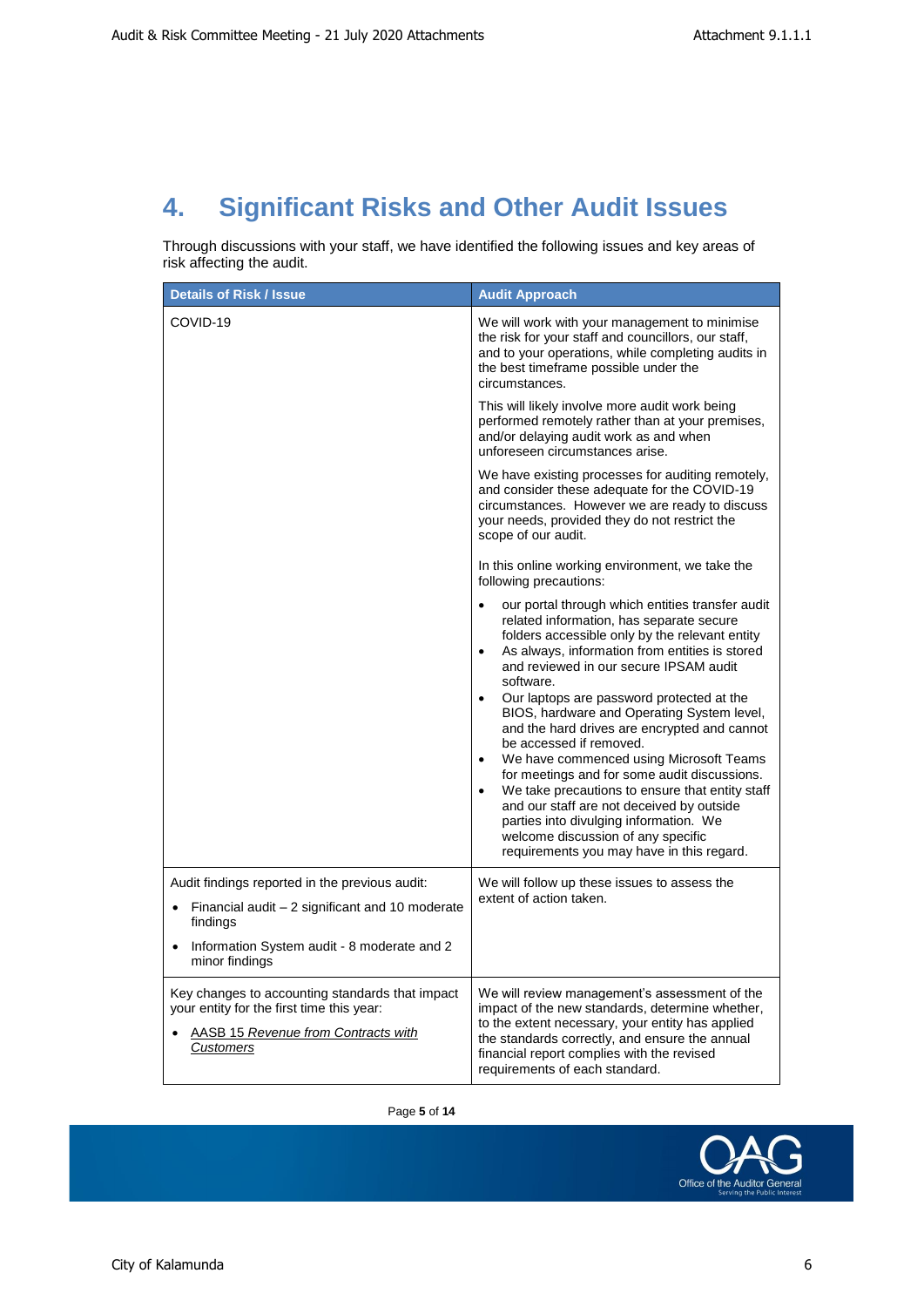| <b>Details of Risk / Issue</b>                                                                                                                                                                                                                                                                                                                                                                                                                                                                                                                 | <b>Audit Approach</b>                                                                                                                                                                                                                                                                                                        |
|------------------------------------------------------------------------------------------------------------------------------------------------------------------------------------------------------------------------------------------------------------------------------------------------------------------------------------------------------------------------------------------------------------------------------------------------------------------------------------------------------------------------------------------------|------------------------------------------------------------------------------------------------------------------------------------------------------------------------------------------------------------------------------------------------------------------------------------------------------------------------------|
| New requirements for recognising revenue i.e.<br>when performance obligations are satisfied.<br>Critical elements that need to be satisfied:<br>Agreement between parties must create<br>'enforceable' rights and obligations<br>Entity's promise to transfer goods or<br>services needs to be 'sufficiently specific' to<br>be able to determine when the obligation is<br>satisfied.                                                                                                                                                         |                                                                                                                                                                                                                                                                                                                              |
| AASB 1058 Income of Not-for-Profit Entities                                                                                                                                                                                                                                                                                                                                                                                                                                                                                                    |                                                                                                                                                                                                                                                                                                                              |
| Applies to transactions of not-for-profit entities<br>where the consideration to acquire an asset is<br>significantly less than fair value principally to<br>enable the entity to further its objectives.<br>Whether income is recognised and its timing<br>will depend on whether a transaction gives<br>rise to a performance obligation, liability or<br>contribution by owners. Transactions include<br>those where an entity acquires or receives an<br>asset in exchange for no consideration (i.e.<br>cash grants, taxes and rates).    |                                                                                                                                                                                                                                                                                                                              |
| AASB 16 Leases                                                                                                                                                                                                                                                                                                                                                                                                                                                                                                                                 |                                                                                                                                                                                                                                                                                                                              |
| For lessees the distinction between operating<br>leases and finance leases has been removed<br>and requires all leases (except short term<br>leases and leases of low-value) to be<br>recognised as lease assets and lease<br>liabilities on the balance sheet. This will result<br>in the grossing up of the balance sheet and<br>higher expenses in the early years of the<br>lease term. Lessor accounting remains similar<br>to current practice (i.e. lessors continue to<br>distinguish between operating leases and<br>finance leases). |                                                                                                                                                                                                                                                                                                                              |
| Amendments to the following regulations due to<br>COVID-19:                                                                                                                                                                                                                                                                                                                                                                                                                                                                                    | On 9 April 2020 changes in local government<br>regulations were made as practical assistance for<br>local governments to respond during a state of                                                                                                                                                                           |
| Local Government (Financial Management)<br>Regulations 1996<br>Local Government (Functions and General)<br>Regulations 1996<br>Local Government (Long Service Leave)<br>Regulations                                                                                                                                                                                                                                                                                                                                                            | emergency (Covid-19). These changes deal with<br>flexibility in local government entities' access to<br>funding, procurement and long services leave<br>during the Covid-19 outbreak.<br>We will assess management's implementation of<br>the changes to regulations to confirm that no<br>control weaknesses have occurred. |
| Non-current assets subject to valuation in the<br>current year includes:                                                                                                                                                                                                                                                                                                                                                                                                                                                                       | We will review management's processes of<br>determining the fair value of these assets and<br>review the reasonableness of assumptions used.                                                                                                                                                                                 |
| Land and buildings                                                                                                                                                                                                                                                                                                                                                                                                                                                                                                                             | We will also review management's process of<br>ensuring that the carrying value of asset classes<br>not subject to revaluation in the current year do                                                                                                                                                                        |

Page **6** of **14**

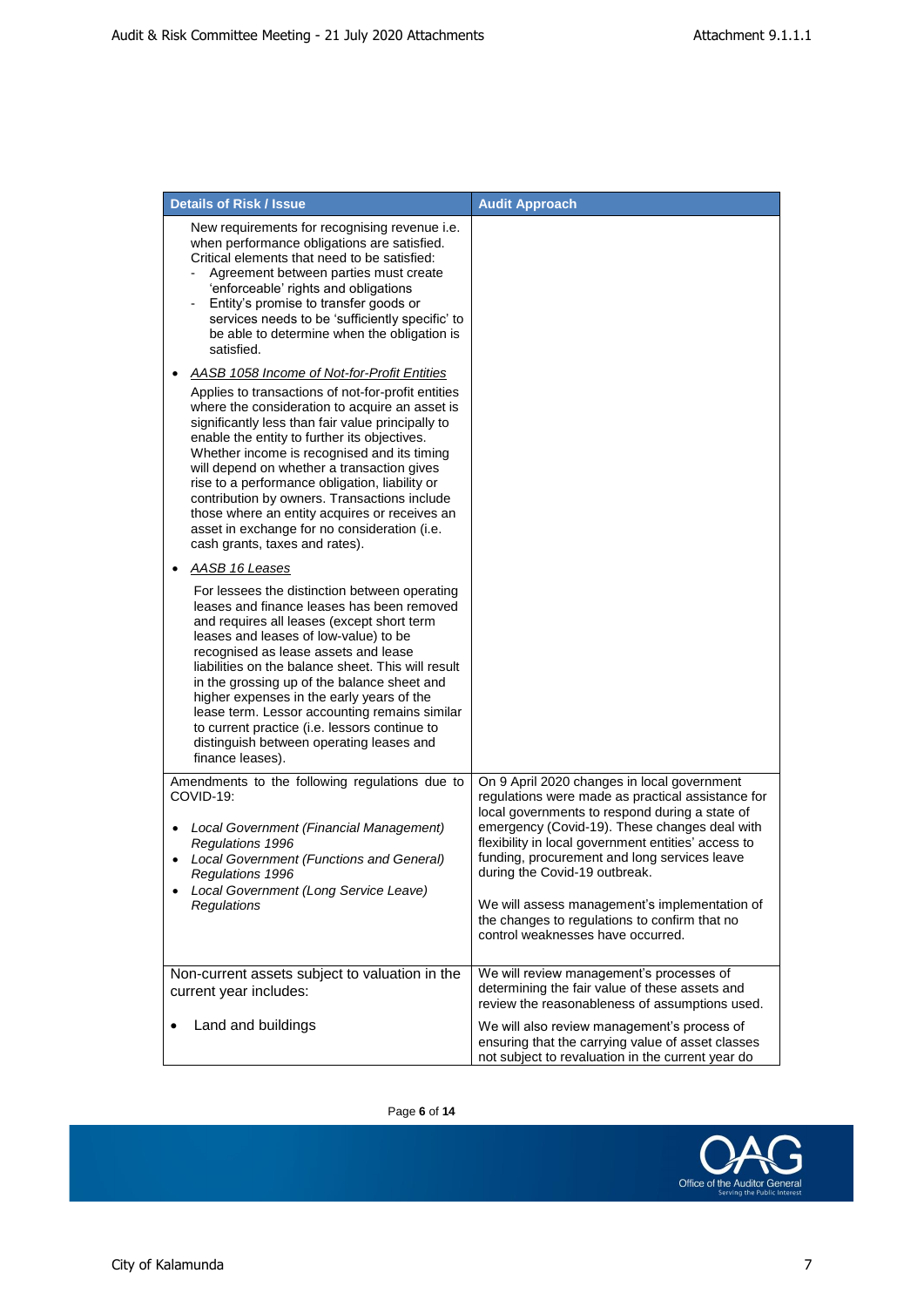| <b>Details of Risk / Issue</b>                                                                                                                                                                                                                                                                                           | <b>Audit Approach</b>                                                                                                                                                                                                                                                  |
|--------------------------------------------------------------------------------------------------------------------------------------------------------------------------------------------------------------------------------------------------------------------------------------------------------------------------|------------------------------------------------------------------------------------------------------------------------------------------------------------------------------------------------------------------------------------------------------------------------|
|                                                                                                                                                                                                                                                                                                                          | not materially differ from their fair value in the<br>financial statements.                                                                                                                                                                                            |
| New financial management systems that impact<br>for the first time this year                                                                                                                                                                                                                                             | No system changes have been identified at this<br>stage.                                                                                                                                                                                                               |
| The following annual financial report items are<br>derived from accounting estimates and hence will<br>receive specific audit attention:<br>Provision for annual and long service<br>leave<br>Allowance for impairment of trade<br>receivables<br>Fair value of assets<br>Impairment of assets<br>Useful lives of assets | We will review the method and underlying data<br>that management and where applicable third<br>parties use when determining critical accounting<br>estimates.<br>This will include considering the reasonableness<br>of assumptions and corroborating representations. |
| Important changes in management or the control<br>environment                                                                                                                                                                                                                                                            | We are not aware of any such changes at this<br>stage.                                                                                                                                                                                                                 |

#### **5. Audit Emphasis and Significant Account Balances**

Our audit approach involves assessing your overall control environment and understanding key business processes/cycles and internal controls relevant to the audit.

Our audit methodology provides for business cycle controls to be tested on a rotation basis over a period of three years.

The extent of our reliance on controls, together with the materiality level, determines the nature and extent of our audit procedures to verify individual account balances.

This year, we will test controls on the following business cycles:

• Revenue

The controls for the following business cycles will be reconfirmed, as we understand that there have been no significant changes since they were last tested:

- **Expenditure**
- Property, plant, equipment, intangibles and infrastructure
- **Payroll**
- Cash and Financing
- Inventory

In addition, we will audit key information systems controls and perform a capability maturity assessment of your information system management processes and controls. This will be based on the assessment of our information system audit staff, but will also give consideration to a self assessment by your ICT staff.

Page **7** of **14**

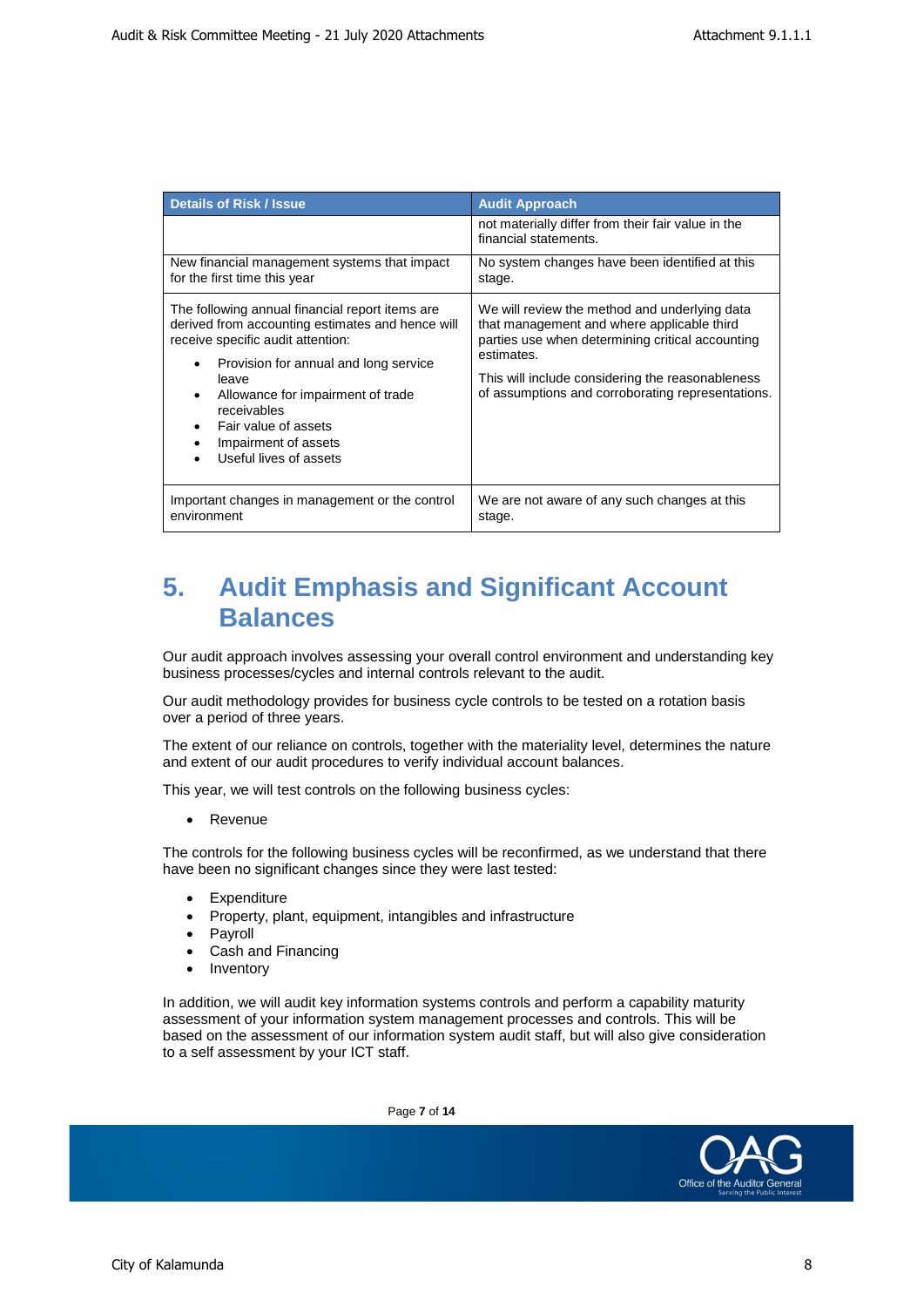The following diagram indicates the approach this year to auditing the material balances in your financial statements. As can be seen, we have determined that for some balances it is more efficient and/or effective for the audit to rely on the financial controls. For other balances, analytical review and sample testing of transactions is more appropriate.

| Normally smaller samples                     |                                                                                                                  | Normally larger samples  |
|----------------------------------------------|------------------------------------------------------------------------------------------------------------------|--------------------------|
| Detailed controls testing<br>(high reliance) |                                                                                                                  | Low reliance on controls |
| Revenue                                      | Expenditure<br>Property, plant,<br>equipment, intangibles<br>and infrastructure<br>Payroll<br>Cash and Financing | Inventory                |

Our audit will be split into two components, the interim audit and the final audit.

The interim audit includes:

- understanding your current business practices
- understanding the control environment and evaluating the design and implementation of key controls and, where appropriate, whether they are operating effectively
- testing transactions to confirm the accuracy and completeness of processing accounting transactions
- clarifying significant accounting issues before the annual financial report is prepared for audit.

The final audit focuses on verifying the annual financial report and associated notes, and includes:

- verifying material account balances using a combination of substantive analytical procedures, tests of details, substantiation to subsidiary records and confirmation with external parties
- reviewing the annual financial report and notes for compliance with the *Local Government Act 1995*, *Local Government (Financial Management) Regulations 1996* and Australian Accounting Standards.

The table below lists those items in the Statement of Financial Position and the Statement of Comprehensive Income that are significant account balances, and our planned audit approach for these balances. When selecting significant account balances, we consider materiality, the nature of the balance, inherent risk and the sensitivity of disclosures.



Page **8** of **14**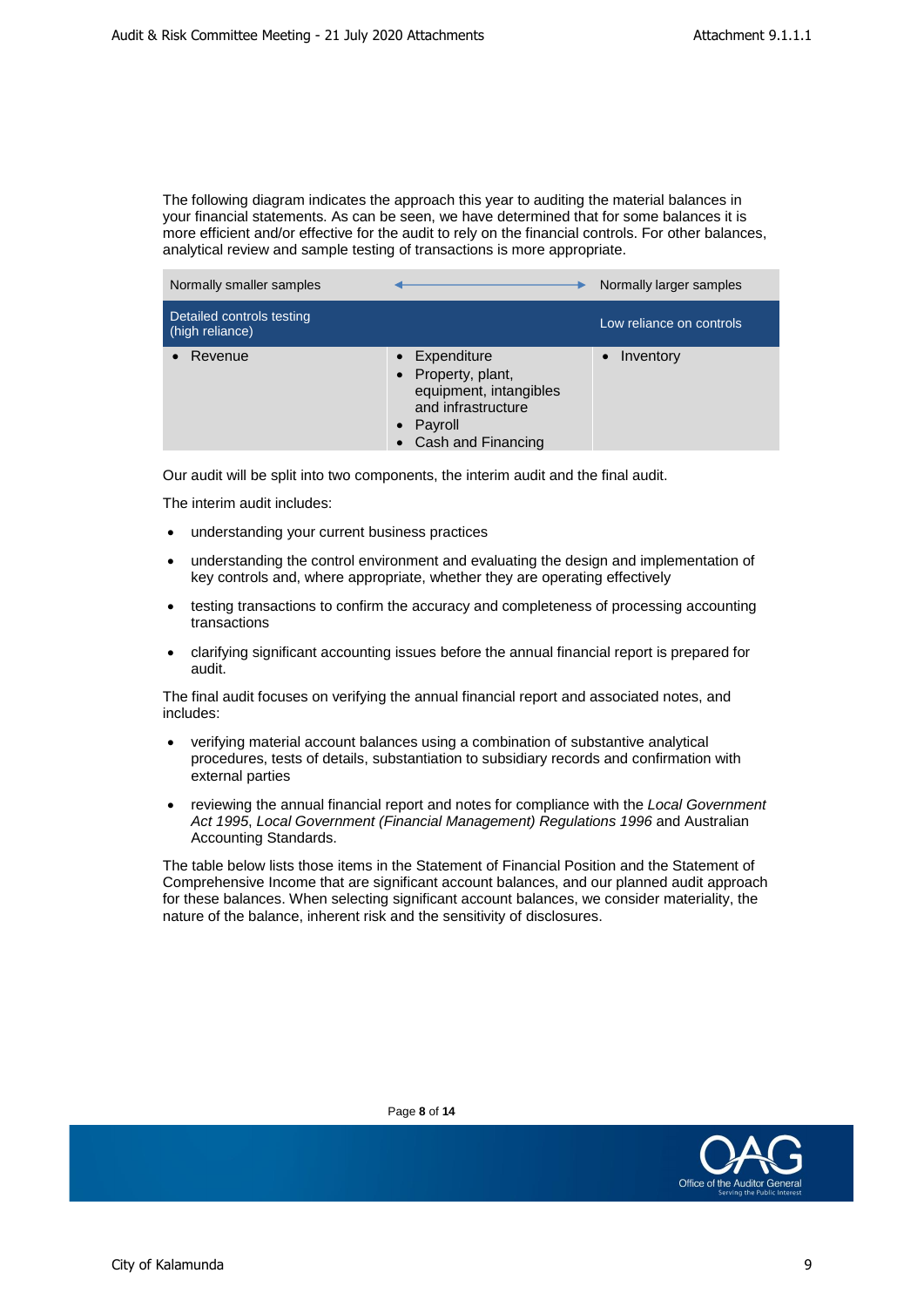| <b>Significant Account</b>                                        | 2019<br><b>Audited</b><br><b>Balance</b><br>\$000s | <b>Audit Approach</b>                                                                                                                                                                                                                                                                                                                                                                                                     |
|-------------------------------------------------------------------|----------------------------------------------------|---------------------------------------------------------------------------------------------------------------------------------------------------------------------------------------------------------------------------------------------------------------------------------------------------------------------------------------------------------------------------------------------------------------------------|
| <b>Statement of Financial Position</b>                            |                                                    |                                                                                                                                                                                                                                                                                                                                                                                                                           |
| Cash and cash equivalents                                         | 20,738                                             | Review internal controls and reconciliations<br>$\bullet$<br>Verify year end balance through bank confirmations<br>$\bullet$<br>Analytical review<br>$\bullet$                                                                                                                                                                                                                                                            |
| Investments accounted for<br>using the equity method              | 31,408                                             | Review the associated entity's audited financial<br>$\bullet$<br>report to confirm its total net assets at year end.<br>Review the calculation of the City's share in the<br>$\bullet$<br>associated entity's total net assets.                                                                                                                                                                                           |
| Receivables                                                       | 3,885                                              | $\bullet$<br>Year end cut-off testing<br>Review subsequent receipts<br>$\bullet$<br>Review the calculation of the allowance for impaired<br>$\bullet$<br>receivables<br>Analytical review<br>$\bullet$                                                                                                                                                                                                                    |
| Property, plant, equipment,<br>intangibles, and<br>infrastructure | 521,881                                            | Review of key process and controls<br>$\bullet$<br>Verify asset additions and disposals<br>$\bullet$<br>Assess assets for impairment<br>$\bullet$<br>Test items posted to construction in progress to<br>$\bullet$<br>assess appropriateness of expenses being<br>capitalised<br>Assess whether carrying amounts approximate fair<br>$\bullet$<br>value<br>Confirm balances to independent valuation reports<br>$\bullet$ |
| Payables                                                          | 6,302                                              | Review of key processes/controls<br>$\bullet$<br>Test for unrecorded liabilities<br>$\bullet$<br>Year end cut off testing<br>$\bullet$<br>Analytical review<br>$\bullet$                                                                                                                                                                                                                                                  |
| <b>Borrowings</b>                                                 | 4,954                                              | Agree amounts to WATC confirmation<br>$\bullet$                                                                                                                                                                                                                                                                                                                                                                           |
| Provisions                                                        | 4,178                                              | Review the reasonableness of assumptions and<br>$\bullet$<br>calculations<br>Agree amounts to actuary/expert's report<br>$\bullet$<br>Analytical review<br>$\bullet$                                                                                                                                                                                                                                                      |
| Leaseholder liability                                             |                                                    | Review internal controls and reconciliations<br>$\bullet$<br>Review the reasonableness of assumptions and<br>calculations<br>Analytical review<br>$\bullet$                                                                                                                                                                                                                                                               |
| <b>Statement of Comprehensive Income</b>                          |                                                    |                                                                                                                                                                                                                                                                                                                                                                                                                           |
| Rates revenue                                                     | 37,436                                             | Review and assess the operating effectiveness of<br>$\bullet$<br>controls<br>Analytical review<br>$\bullet$<br>Year end cut off testing                                                                                                                                                                                                                                                                                   |
| Fees and charges                                                  | 15,459                                             | Review and assess the operating effectiveness of<br>$\bullet$                                                                                                                                                                                                                                                                                                                                                             |

Page **9** of **14**

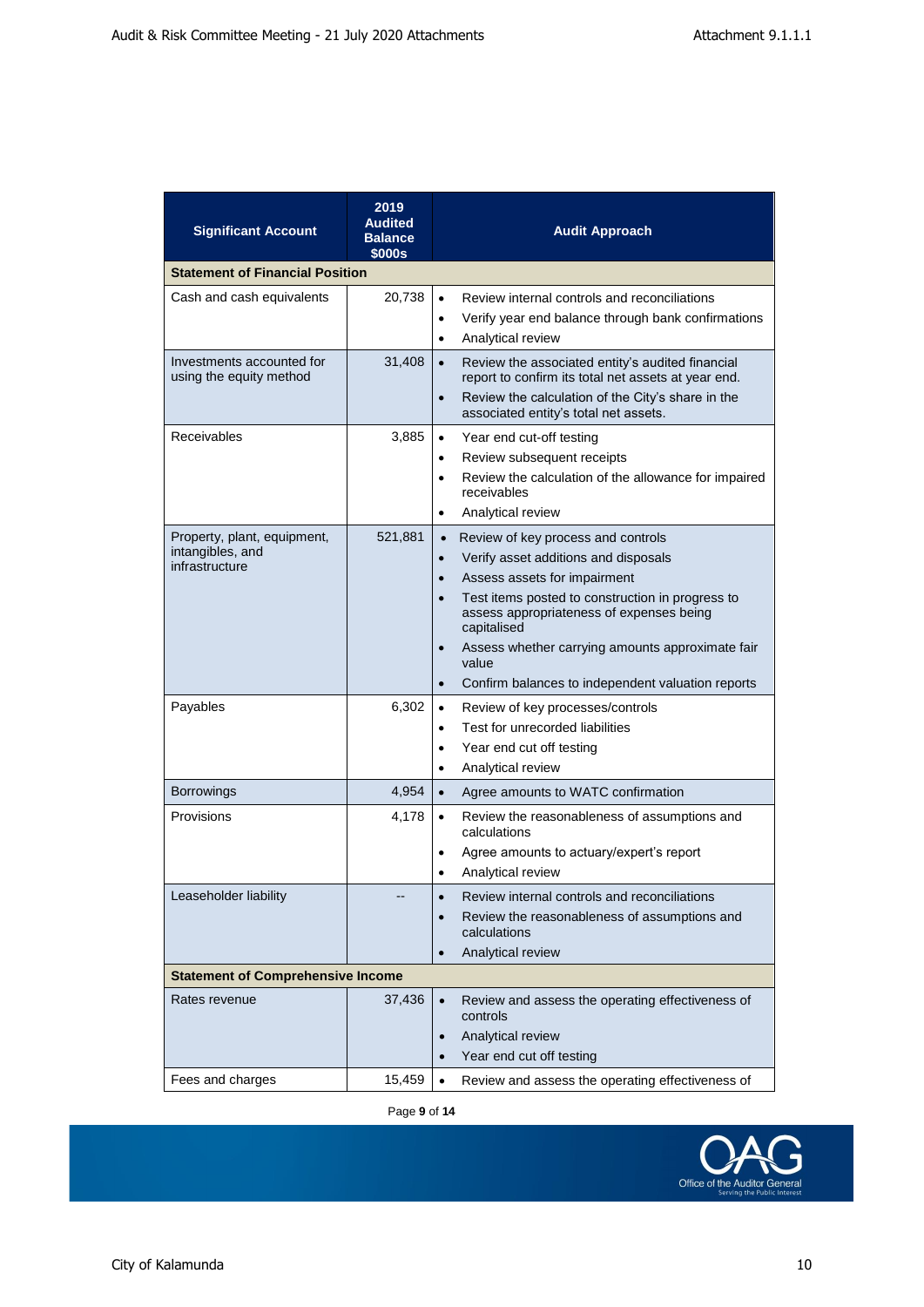| <b>Significant Account</b>       | 2019<br><b>Audited</b><br><b>Balance</b><br>\$000s | <b>Audit Approach</b>                                                                         |
|----------------------------------|----------------------------------------------------|-----------------------------------------------------------------------------------------------|
|                                  |                                                    | controls                                                                                      |
|                                  |                                                    | Analytical review                                                                             |
|                                  |                                                    | Year end cut off testing                                                                      |
| Employee related expenses        | 25,254                                             | Review of key processes and controls                                                          |
|                                  |                                                    | Sample testing of transactions                                                                |
|                                  |                                                    | Analytical review                                                                             |
| Materials and contracts          | 20,391                                             | Review of key processes and controls<br>$\bullet$                                             |
|                                  |                                                    | Sample testing of transactions                                                                |
| Depreciation and<br>amortisation | 10,987                                             | Review of management's assessment of the useful<br>lives of assets and assess reasonableness. |
|                                  |                                                    | Analytical review                                                                             |

Page **10** of **14**

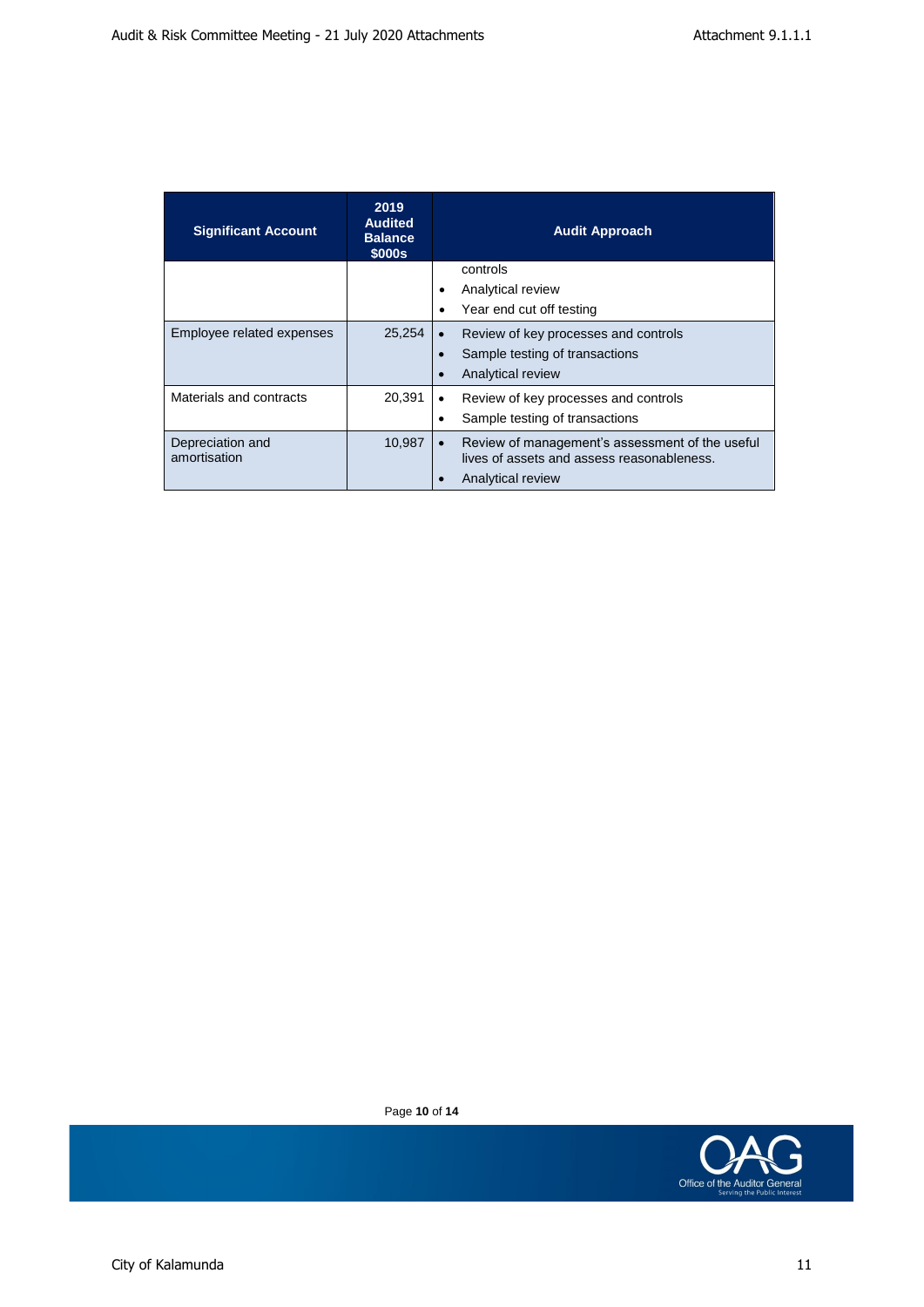# **6. Internal Audit**

We seek to rely on internal audit work to reduce our own audit work wherever possible. This avoids duplication of audit effort and the associated workload on your operational and administrative staff.

This year, reliance is planned to be placed on internal audits relevant to the following areas:

| <b>Audit Topic</b>                                               |
|------------------------------------------------------------------|
| Developer Contribution Plans                                     |
| <b>Grants Management</b>                                         |
| General Financial Controls (excluding Procurement and Tendering) |
| <b>ICT Governance</b>                                            |
| <b>Risk Management</b>                                           |
| Procurement and Tendering                                        |
| Review of Financial Controls as per LG Act                       |

The amount of reliance we place on internal audit depends on the period covered by the internal audit work, and the degree of alignment between our planned controls testing and the testing carried out by internal audit. It is also dependent on the quality of the internal audit function.

# **7. Management Representation Letter**

The above audit procedures assume that management expects to be in a position to sign a management representation letter. The proposed letter for this purpose is attached. This letter should be reviewed and tailored to meet your local government's particular circumstances, and be signed and dated by the CEO and Director Corporate Services as close as practicable to the date of the proposed auditor's report. Ordinarily, this would be no longer than five working days prior to the issue of the auditor's report.

We will also be relying on the signed Statement by CEO in the annual financial report as evidence that they confirm:

- they have fulfilled their responsibility for the preparation of the annual financial report in accordance with the *Local Government Act 1995*, *Local Government (Financial Management) Regulations 1996* and Australian Accounting Standards
- they have provided us with all relevant information necessary or requested for the purpose of the audit
- all transactions have been recorded and are reflected in the annual financial report.



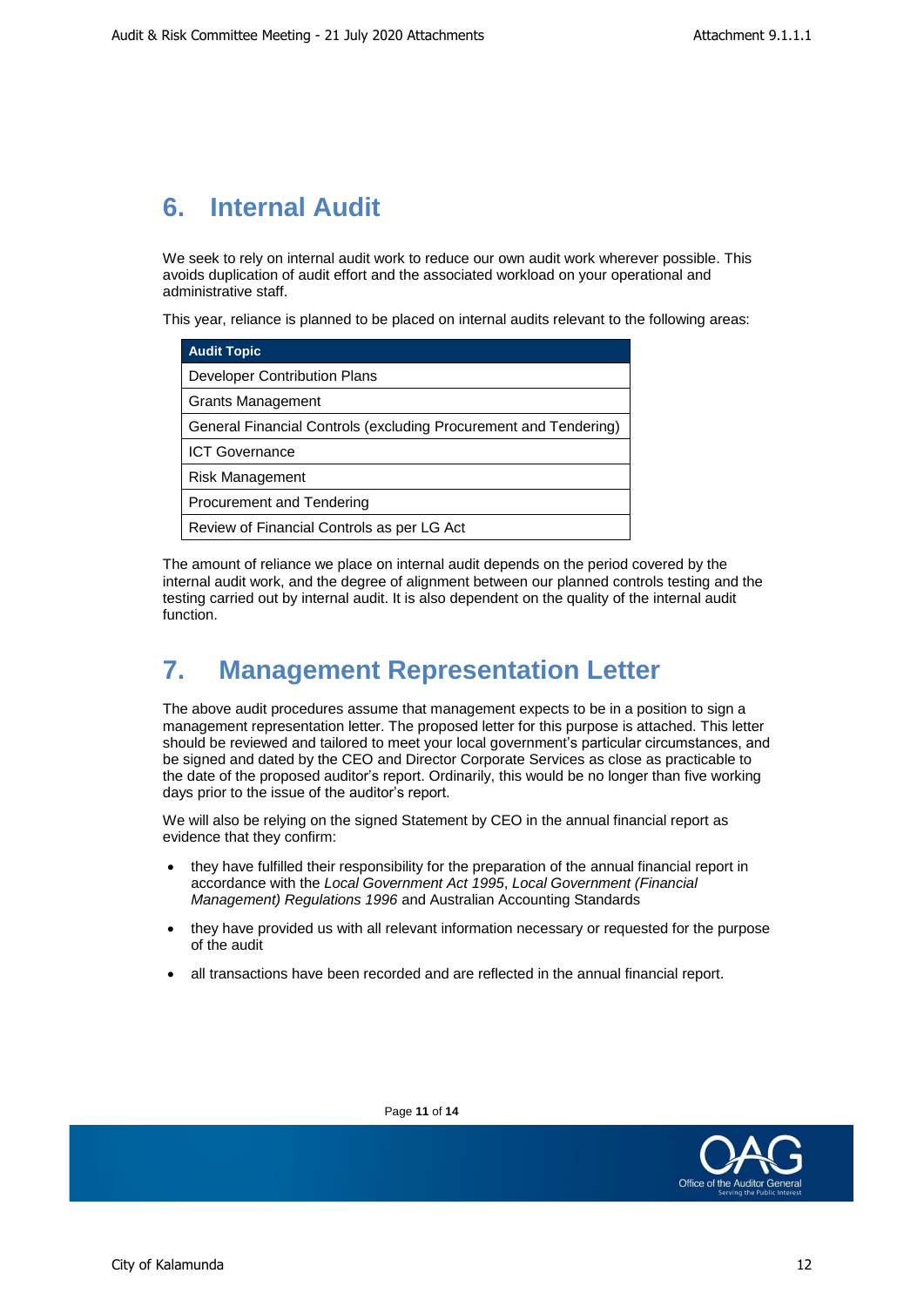#### **8. Related Entities**

Section 7.12AL of the *Local Government Act 1995* applies section 17 of the *Auditor General Act 2006* to a local government. Section 17 requires a local government to advise the Auditor General in writing of details of all related entities that are in existence.

#### **9. Reporting Protocols**

Significant issues identified during the course of the audit will be discussed with relevant staff and management as soon as possible after being identified. Draft management letters will be provided to your Director Corporate Services (or other nominated representative) for coordination of comments from appropriate members of your management. We request that these be returned quickly, preferably within 10 working days.

At the conclusion of the audit, the abovementioned management letter will accompany the auditor's report and the audited annual financial report forwarded to the Mayor, the CEO and the Minister for Local Government. The management letter is intended to communicate issues arising from the audit that may impact on internal control, compliance, and financial reporting.

Where considered appropriate, and to ensure timely reporting of audit findings and action by management, interim management letters may be issued to the CEO.

On conclusion of the audit we propose to discuss the audit outcomes with the audit committee, CEO and Councillors.

Thereafter, as required by section 7.12AD(2) of the *Local Government Amendment (Auditing) Act 2017* we will give our auditor's report to the CEO, the Mayor and Minister. We will also give them any management letter issues, including interim management letters.

Specific matters resulting from issues identified during the audit may be reported in an Auditor General's Report to Parliament. Should this occur, you will be consulted in advance to assure the context and facts of the issue are adequately represented.

#### **10. Proposed Audit Schedule**

|                                             | Date.               |
|---------------------------------------------|---------------------|
| Planning                                    | <b>April 2020</b>   |
| <b>Information Systems Audit</b>            | <b>July 2020</b>    |
| <b>Interim Audit</b>                        | $18 - 29$ May 2020  |
| <b>Final Audit</b>                          | 5 - 23 October 2020 |
| <b>Critical Target Dates</b>                |                     |
| Interim Management Letter                   | 12 June 2020        |
| Receipt of proforma Annual Financial Report | By 15 June          |

Page **12** of **14**

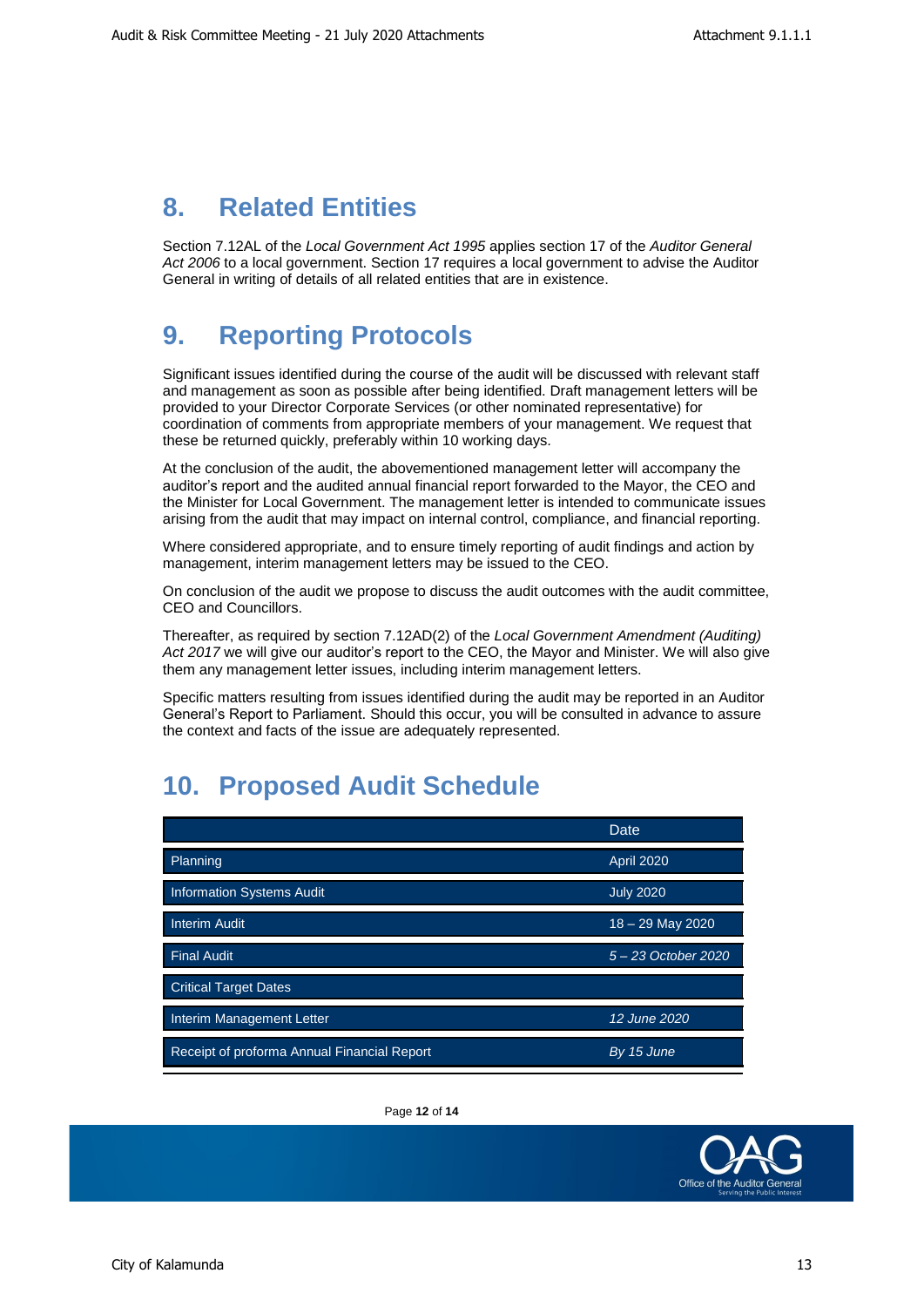| <b>Final Trial Balance</b>         | 30 September 2020 |
|------------------------------------|-------------------|
| Receipt of Annual Financial Report | 30 September 2020 |
| <b>Exit Meeting (week ending)</b>  | 6 November 2020   |
| Issue of Auditor's Report          | 13 November 2020  |

## **11. Audit Evidence – Specific Audit Requirements**

We will discuss our requirements with your staff to facilitate a timely, efficient and effective audit. We will formally agree our information requirements and timeframes for the final audit with your Director Corporate Services using our Prepared by Client Listing. This Listing is intended to help your staff to have various documents readily available when we perform our audit. Please note however that in several instances, particularly during our audit sampling at the interim visits, audit staff will need to retrieve some evidence themselves, rather than being given the evidence by your staff. This is essential for an independent audit.

# **12. Audit Fee**

Our indicative audit fee for this year's audit is \$40,000.

The indicative fee is based on full cost recovery. It is calculated from an estimate of the time required by our staff to complete your audit, and includes a proportion of the OAG's financial audit related overheads, for example the cost of preparing reports to Parliament.

We are constantly searching for ways to improve efficiency and reduce audit costs within the constraints of legislative requirements and auditing standards. However, your entity can also contribute to reducing the cost of your audit. A well prepared financial report, working papers, and internal audit programs that dovetail well with the work we are required to perform are some ways that costs can be contained.

Additional costs requiring a supplementary fee can arise from such things as significant accounting issues, errors in the financial report, breakdowns in internal controls, delays in providing information to audit staff, or your staff being unavailable to discuss issues with the audit team. Where circumstances arise that impact on our audit costs we may need to revise the indicative fee at the completion of the audit.

#### **13. Your Audit Team**

|                             | <b>Name</b>         | <b>Contact</b>                                   |
|-----------------------------|---------------------|--------------------------------------------------|
| A/Assistant Auditor General | Patrick Arulsingham | 6557 7644<br>Patrick.Arulsingham@audit.wa.gov.au |
| <b>Assistant Director</b>   | Suraj Karki         | 6557 7551                                        |

Page **13** of **14**